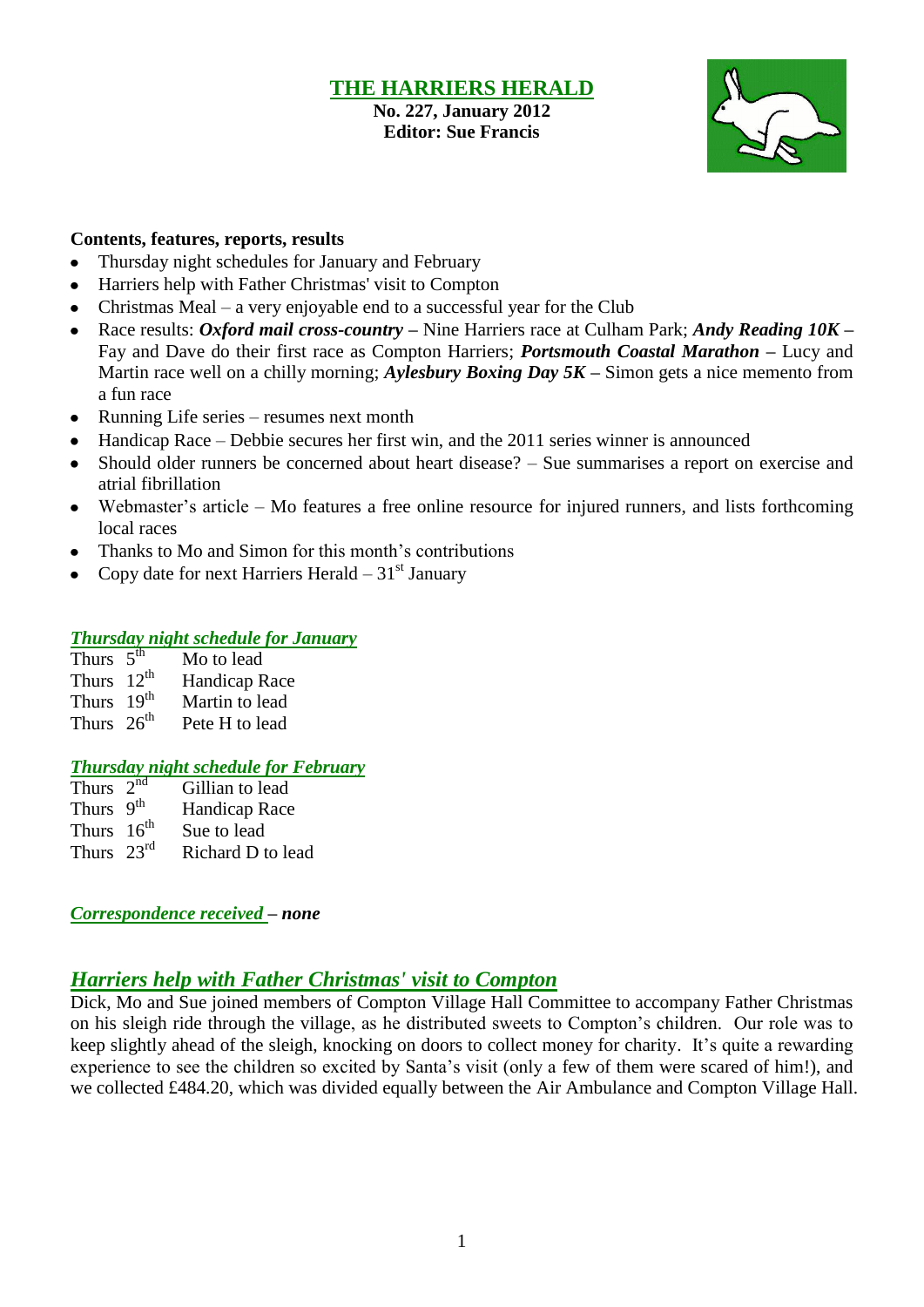# *Compton Harriers Christmas Meal*

**Sue**

Seventeen Harriers and five partners celebrated the end of a successful and enjoyable year with a fantastic Christmas meal at The Swan in East Ilsley. The pub proved a very popular choice as we were made very welcome and served ample amounts of very tasty food, in a nice Christmassy atmosphere. Mince pies, coffee and mints were included at no extra charge – how many pubs do that nowadays? It was a bit of a shame that our four tables were separate rather than linked, but it's difficult with a large party, and I heard only positive comments from the members of our group.

During the first course, we were entertained by a troop of Medieval Mummers who were touring the local pubs performing a little play, the general gist of which was that someone collapsed on the floor and was then resurrected. All were dressed in colourful rags, and spoke in booming voices!

When all was quiet again, Sue announced the results of the 2011 Handicap Championship. The overall winner, Colin, was presented with the Annual Handicap Trophy and also with an engraved medal – many thanks to Nick Bull for the engraving and the medal. Runners up Sue and Mags received a Toblerone. (For full Handicap Championship results, see later in this issue). On behalf of the Club members, Pete presented Jan K with a gift to thank her for her ongoing support and interest in the Club, particularly with timing the Handicap Races.

During the interval between the main course and desserts, Martin presented his multi-choice nature quiz, which included questions such as 'How many species of bumblebee inhabit the UK?' and 'How high is Ben Nevis?' Colin's table, who did the quiz as a joint effort, shared the prize of a jar of Rowstock honey: two spoonsful each, then pass it on! Mo was runner up, and only has to share his honey with me! The evening was rounded off with Dick's competition, which involved pairing pictures of vehicles and vehicle logos, and was won by Richard & Ann.





The full set of Mo's photos of the evening can be viewed on our website.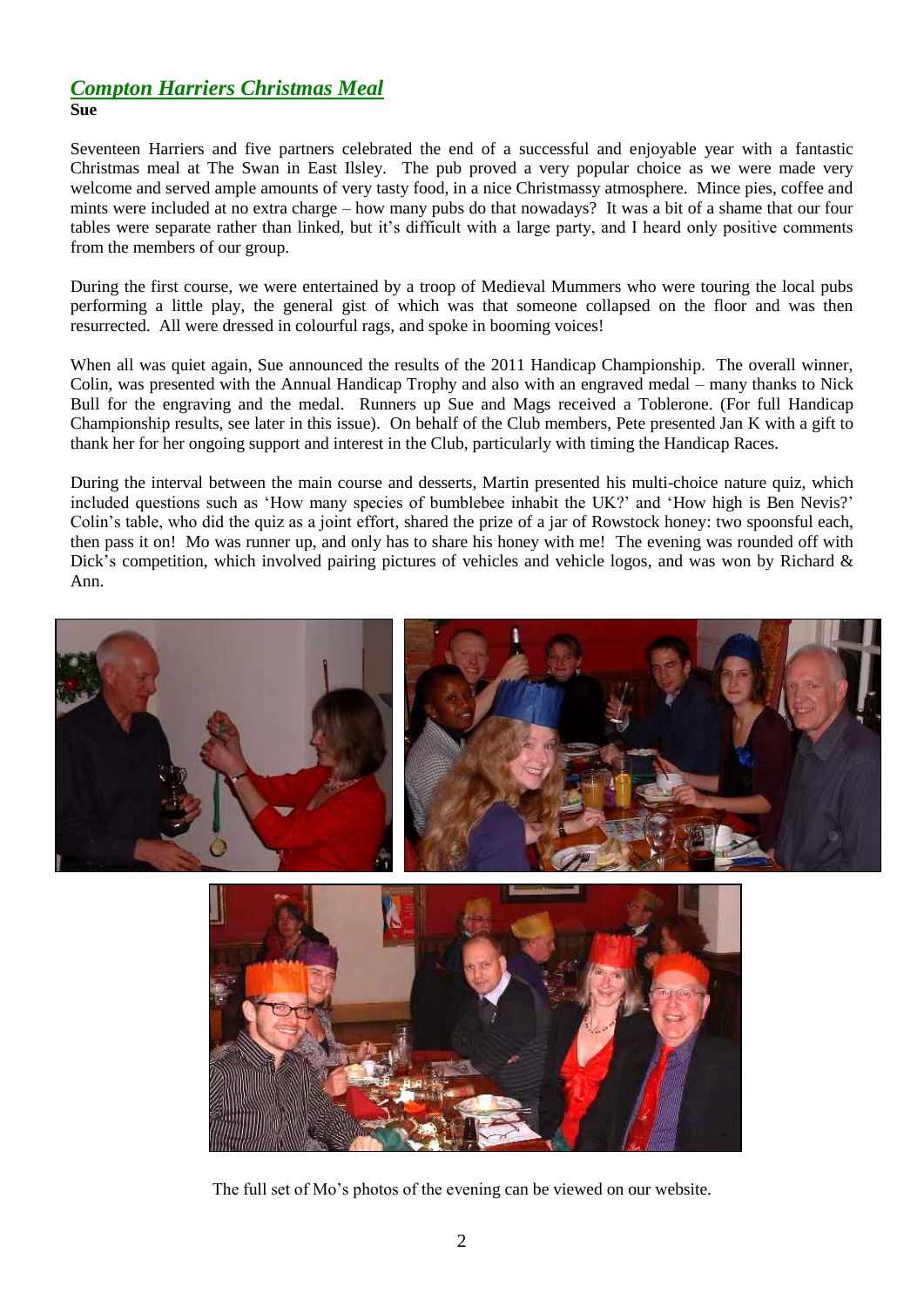## *Race Reports & Results*

## *Oxford Mail x-country, Culham, 4 th December* **Sue**

The second race of the series was held at Culham Park, near Abingdon. In contrast to last year, the course was remarkably firm underfoot for most of the route, despite its proximity to the Thames.

The ladies race, run over 2 laps (about 6.5K), was won Newbury's Sophie Crumley (26:03). Once again, the in-form Helen Preedy was first home for Team Kennet  $(7<sup>th</sup>)$ , followed by Sue  $(13<sup>th</sup>, 29:09)$ . A very good run by Lucy gave her  $20^{th}$  position (30:02), and she completed the 'A' team. TK's Jenny was  $30^{th}$ . Next home was Debbie, with a much improved run  $(35:04)$  in  $79<sup>th</sup>$  – that's 38 places better than in the previous race. Fay Jones (Lee's wife) did well to complete her first ever cross-country race (147<sup>th</sup>), just one place ahead of Gillian (148<sup>th</sup>, 48:43). The 'A' team was  $2<sup>nd</sup>$  in division 1 of the league, and the 'B' team  $13<sup>th</sup>$  in division 2.

The men's race, run over 3 laps (about 9K), was won by Steve Naylor (Woodstock) in 29:42. A number of TK men took part, first home being young Michael Randall  $(28<sup>th</sup>)$  and Guy Watts  $(42<sup>nd</sup>)$ . The Harriers participants in the TK team were Martin  $(135<sup>th</sup>, 38:00)$ , closely pursued by Lee  $(138<sup>th</sup>, 38:12)$ , our new member Dave (227<sup>th</sup>, 43:32), Colin (231<sup>st</sup>, 43:59), and Riky (240<sup>th</sup>, 44:37). The team was 3<sup>rd</sup> in division 2 of the league.

## *Andy Reading 10K, Bicester, 11th December*

Our new members Dave and Fay did their first race for the Club, finishing together in  $47:00$  (203<sup>rd</sup> and 204<sup>th</sup> respectively). Lucy reports that Dave wore his new CH vest back-to-front! Martin (41:14, 109<sup>th</sup>) and Lucy  $(42:40, 124^{\text{th}})$  also did well.

## *Portsmouth Coastal Marathon, 18th December*

On an icy morning, and still feeling full after the Harriers meal the previous evening, Martin and Lucy did very well to complete this multi-terrain coastal marathon in 3:22 and 3:33 respectively.

## *Aylesbury Boxing Day 5K, 26th December* **Simon**

Ever entered a race and then forgotten about it?...

I originally entered the 2010 Boxing Day 5K but it was cancelled due to 'adverse weather conditions' (snow and ice to you and me – not that they ever stop me from running). I then pretty much forgot about it until a running number landed on my doormat for this year's event; the organisers had very kindly carried over all entries from last year. So on Boxing Day morning I duly strapped on the old running shoes and jogged up for a little trot round Aylesbury town centre.

The race starts at 9:30 by the clock tower (although there seemed to be a bit of confusion as to which way to face – that could've been fun!) and after a quick lap of Market Square heads off for two laps of (more or less) the centre of Aylesbury before finishing outside the Kingbury pub back in the town centre. I have to say that it's a compact little route, though being compact there are a number of tight turns which don't make for much of a PB-potential course. Add to that the constant changes from pavement to cobbled streets, chuck in a bit of grass and add a smattering of drivers who for some reason decided to take their cars out on the one day of the year when there's a race on and … well, I could see why last year's race was cancelled.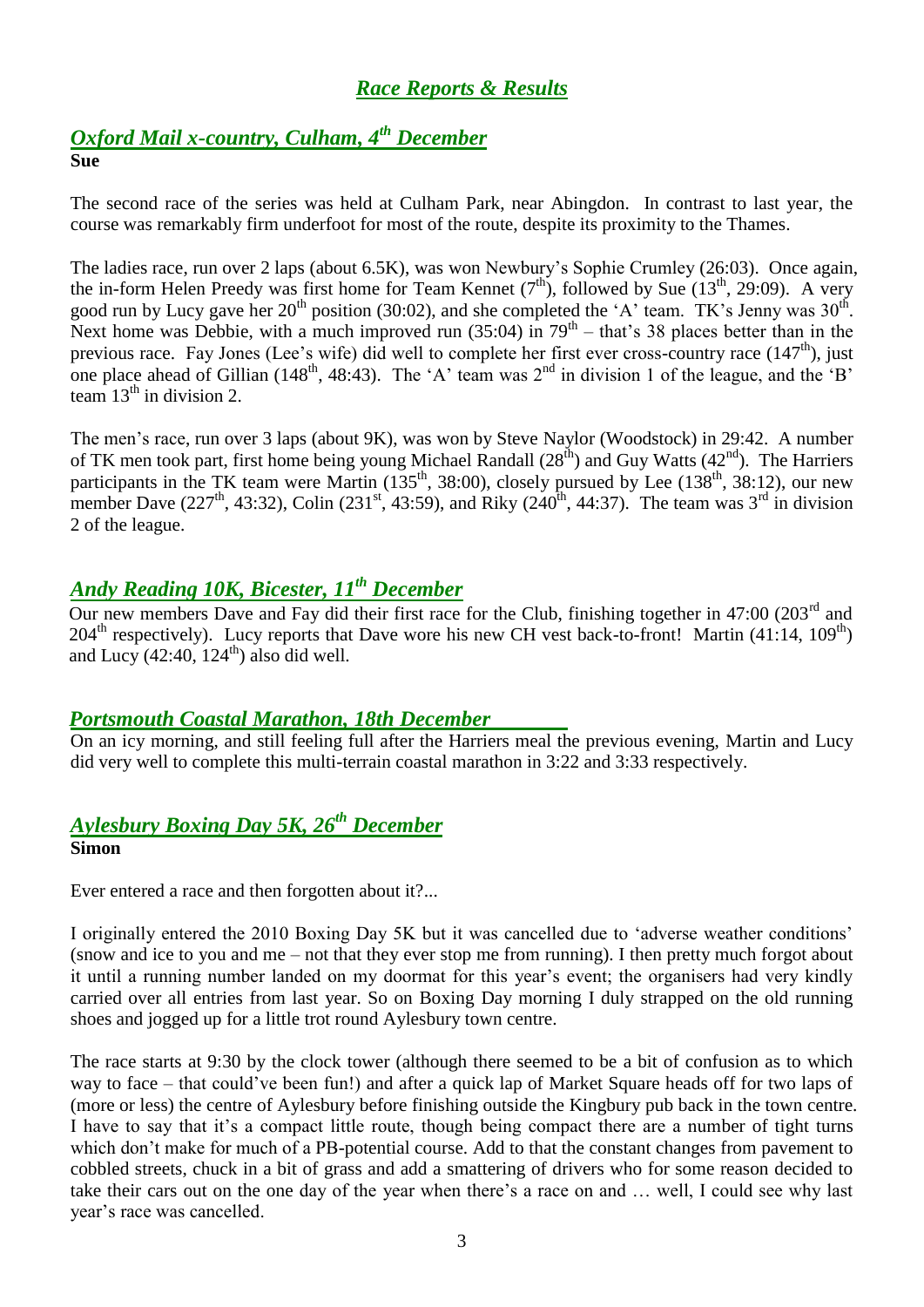Still, it was an interesting little race which made use of the only 'hill' in Aylesbury town centre. The entries were dominated by runners from the two local clubs, Vale of Aylesbury AC and Bearbrook Joggers – although in the results they were listed as either Bearbrook Joggers or Bearbrook Runners, which made me wonder whether there'd been a fight at the Joggers' Christmas do which led to the formation of a splinter group.

The race was won by 'local' boy Anuradha Cooray in 15:41 (I say 'local' because apparently he's pretty close to being picked to represent Sri Lanka in the marathon at the Olympics and Sri Lanka is not, according to my Boys' Book of General Knowledge, all that local…) with Fabian Downs (unattached)  $2<sup>nd</sup>$  in 16:15 and Laurie Probert (Tonbridge AC)  $3<sup>rd</sup>$  in 16:19. First lady was Carolyn Bossey of VOAAC in 18:13, followed by Jade Leggett of Marshall Milton Keynes in 20:10 and Lucy Mayer of Bearbrook Runners in 20:13.

I finished in  $122<sup>nd</sup>$  place in 25:25 out of a total of 191 finishers. It was quite nice to work out from the results that I was  $6<sup>th</sup>$  in the MV50 category ... until Joanna asked me 'out of how many?' Well, seven, actually. But I was still  $6<sup>th</sup>$  in my age group, so there.

All in all, a nice little race. Probably not worth going out of your way for, but nice enough if you're local and you fancy burning off a bit of Christmas cake. And the medal – a die-cast and enamelled Father Christmas in running  $kit - is a very nice member.$ 

## *Handicap Race*

### **Sue**

A wild, wet and windy December evening greeted the seven Handicap runners, but at least there was a nice moon! Debbie led from start to finish and, despite the conditions, set a PB which saw her take the Handicap trophy for the first time with a clear winning margin. Colin did well to shave 8 seconds off his PB and take second place, with Sue, Meena and Lucy following in close succession. It was also nice to see Richard and Dick back in action again after enforced rests from racing. Well done Debbie, and thanks to Jan for timing.

| <b>Finish</b><br><b>Position</b> | <b>Position on</b><br>handicap | <b>Name</b> | <b>Start time</b> | <b>Finish time</b> | <b>Actual time</b> | Handicap<br><b>Beaten?</b> |
|----------------------------------|--------------------------------|-------------|-------------------|--------------------|--------------------|----------------------------|
|                                  |                                | Debbie      | 1:49              | 16:26              | 14:37              | $-0:34$                    |
|                                  |                                | Colin       | 3:18              | 16:59              | 13:41              | $-0:01$                    |
| 3                                |                                | Sue         | 5:00              | 17:06              | 12:06              | $+0:06$                    |
|                                  |                                | Philomena   | 2:43              | 17:10              | 14:27              | $+0:10$                    |
|                                  |                                | Lucy        | 4:23              | 17:13              | 12:50              | $+0:13$                    |
| 6                                |                                | Richard     | 4:09              | 17:35              | 13:26              | $+0:35$                    |
|                                  |                                | Dick        | 4:09              | 18:30              | 14:21              | $+1:30$                    |

Thanks to everyone who took part in the 2011 Handicap race series - 19 runners competed in at least one of the nine races. Only Lucy and Sue competed in every race, but Mo, Colin and Dick ran most of them. Race 5 saw a record 14 runners taking part. Grateful thanks to Jan who was there to time-keep for every race, come rain or shine. After the final race of the series, the top five (or fewer for people who ran less than five races) scores for each person were added to determine their Championship total. This year's altered scoring system (12, 10, 9, 8, 7, 6, 5, 4, 3, 2, and 1 for subsequent finishers) worked well giving an extra incentive for a win, and ensuring you are rewarded for each person you beat. The highest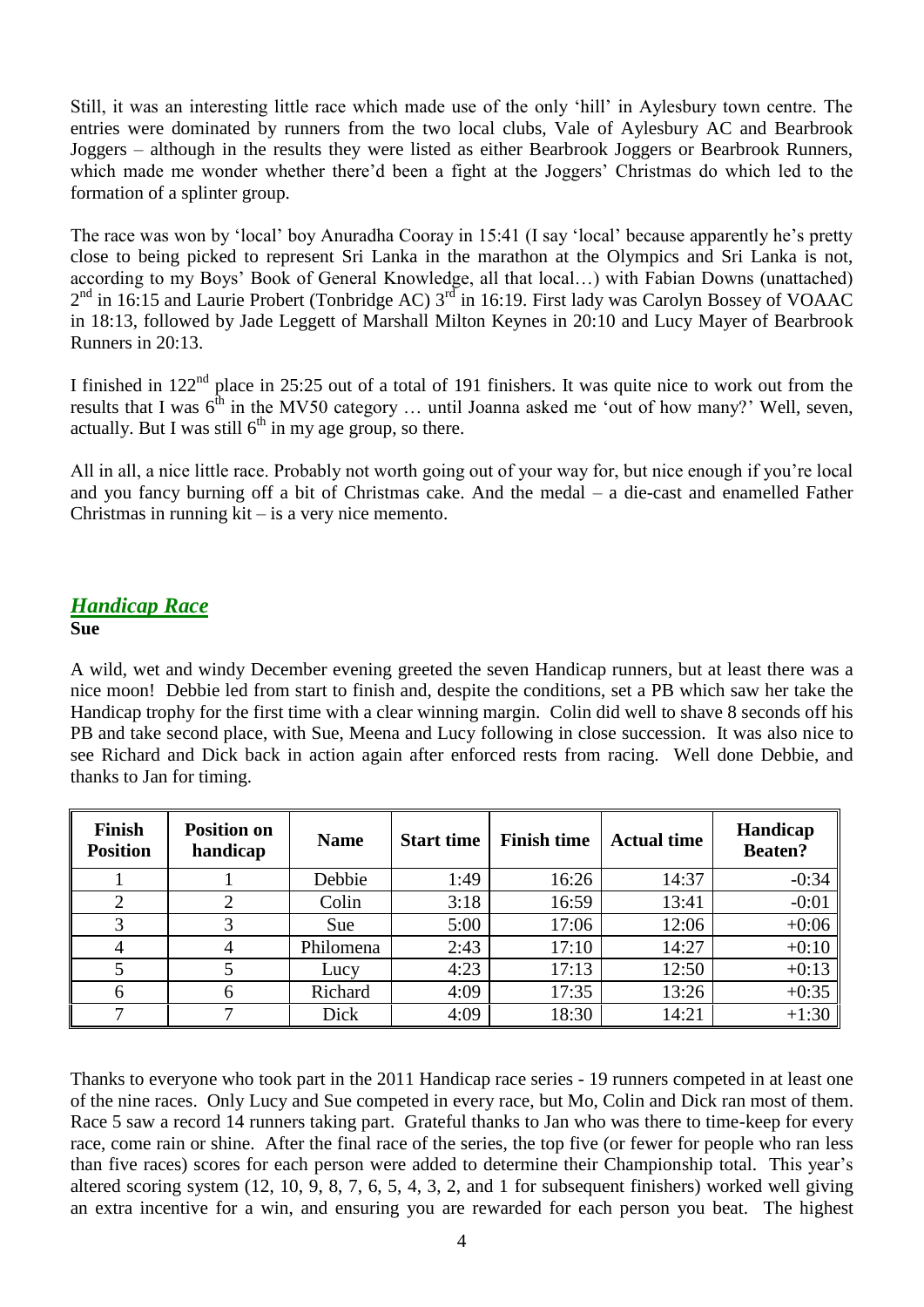possible total score would be 60, so Colin did very well to score 52 points and win the 2011 championship, 6 points ahead of Sue. Colin's victory was well-deserved, since he ran most of the races, with consistent good performances, and slowly but surely knocked time off his PBs for both the summer and winter routes. Mags and Peter did well to take equal third spot, as they were each only able to do half of the races, but in those races they scored highly.

The 2012 Handicap Championship will use the same format and scoring. The next race is scheduled for  $12<sup>th</sup>$  January (Village Lap route), and will kick off the 2012 series.

| Pos.           | <b>Name</b>  | <b>Race points</b>       |                          |                          |                          |                          |                          |                              |                          |                          |                         |
|----------------|--------------|--------------------------|--------------------------|--------------------------|--------------------------|--------------------------|--------------------------|------------------------------|--------------------------|--------------------------|-------------------------|
|                |              | Race                     | Race                     | Race                     | Race                     | Race                     | Race                     | Race                         | Race                     | Race                     | <b>Total of</b>         |
|                |              | $\mathbf{1}$             | $\overline{2}$           | 3                        | $\overline{\mathbf{4}}$  | 5                        | 6                        | 7                            | 8                        | 9                        | best 5                  |
| $\mathbf{1}$   | Colin        | $\overline{\phantom{a}}$ | 12                       | 7                        | 5                        | 8                        | ۰                        | 12                           | 10                       | 10                       | 52                      |
| $\overline{2}$ | Sue          | 12                       | $\mathbf{1}$             | 8                        | 9                        | 3                        | 8                        | 8                            | 8                        | 9                        | 46                      |
| $3=$           | Mags         | $\overline{\mathbf{4}}$  | $\overline{\phantom{a}}$ | 12                       | 12                       | 12                       |                          | $\overline{\phantom{0}}$     | $\overline{\phantom{a}}$ | $\overline{\phantom{0}}$ | 40                      |
| $3=$           | Peter L      | $\overline{\mathbf{4}}$  | 10                       | $\overline{\phantom{a}}$ | $\overline{\phantom{0}}$ | 10                       | 9                        | 7                            | $\blacksquare$           | $\overline{\phantom{0}}$ | 40                      |
| 5              | Lucy         | 7                        | $\overline{2}$           | 6                        | $\overline{4}$           | 5                        | 5                        | 10                           | 9                        | 7                        | 39                      |
| $6=$           | Mo           | 10                       | 5                        | $\overline{4}$           | 3                        | $\overline{7}$           | 7                        | 5                            | 7                        | $\overline{\phantom{0}}$ | 36                      |
| $6=$           | Dick         | 8                        | 6                        | 10                       | $\overline{7}$           | $\mathbf{1}$             | $\overline{4}$           | $\overline{\phantom{a}}$     | $\overline{\phantom{a}}$ | 5                        | 36                      |
| $8=$           | Gillian      | 6                        | $\blacksquare$           | 10                       | 8                        | 10                       |                          | $\overline{\phantom{a}}$     | $\overline{\phantom{a}}$ | $\overline{\phantom{0}}$ | 34                      |
| $8=$           | Pete O       | 9                        | $\overline{\phantom{a}}$ | $\overline{2}$           | $\overline{2}$           | $\overline{\mathbf{4}}$  | 10                       | 9                            | $\blacksquare$           | $\overline{\phantom{0}}$ | 34                      |
| $10=$          | Martin       | $\overline{\phantom{a}}$ | 8                        | $\mathbf{1}$             | 6                        | $\boldsymbol{2}$         | 12                       | $\overline{\mathbf{4}}$      | $\blacksquare$           | $\overline{\phantom{0}}$ | 32                      |
| $10=$          | Philomena    | $\overline{\phantom{a}}$ | $\blacksquare$           | 5                        | $\overline{\phantom{0}}$ | ۰                        | 7                        | $\qquad \qquad \blacksquare$ | 12                       | 8                        | 32                      |
| 12             | Terry        | $\overline{\phantom{a}}$ | 9                        | $\overline{\phantom{a}}$ | 10                       | 6                        | $\blacksquare$           | 6                            | $\blacksquare$           | $\overline{\phantom{0}}$ | 31                      |
| 13             | Debbie       | $\overline{\phantom{a}}$ | $\overline{\phantom{a}}$ | $\overline{\phantom{a}}$ | $\qquad \qquad -$        | $\mathbf{1}$             | $\overline{\mathbf{3}}$  | $\overline{\phantom{0}}$     | 6                        | 12                       | 22                      |
| 14             | Richard D    | $\overline{\phantom{a}}$ | 3                        | $\overline{\mathbf{4}}$  | $\overline{\phantom{0}}$ | $\mathbf{1}$             | $\blacksquare$           | $\overline{\phantom{a}}$     | $\overline{\phantom{a}}$ | 6                        | 14                      |
| 15             | <b>Steve</b> | 5                        | 7                        | $\overline{\phantom{a}}$ | $\overline{\phantom{0}}$ | $\overline{\phantom{0}}$ | $\overline{\phantom{a}}$ | $\overline{\phantom{a}}$     | $\overline{\phantom{a}}$ | $\overline{\phantom{0}}$ | 12                      |
| 16             | Pete H       | $\overline{\phantom{0}}$ | 4                        | $\overline{\phantom{a}}$ | $\qquad \qquad -$        | $\overline{\phantom{0}}$ | $\overline{\phantom{0}}$ | $\overline{\phantom{0}}$     | $\overline{\phantom{a}}$ | $\overline{\phantom{0}}$ | $\overline{\mathbf{4}}$ |
| $17=$          | Stephen      | $\overline{\phantom{a}}$ | $\equiv$                 | $\overline{\phantom{a}}$ | $\overline{\phantom{0}}$ | $\mathbf{1}$             | $\overline{\phantom{a}}$ | $\overline{\phantom{a}}$     | $\overline{\phantom{a}}$ | $\overline{\phantom{0}}$ | $\mathbf{1}$            |
| $17=$          | Richard C    | $\overline{\phantom{a}}$ | $\overline{\phantom{a}}$ | $\overline{\phantom{a}}$ | $\overline{\phantom{0}}$ | ۰                        | $\overline{\phantom{a}}$ | $\mathbf{1}$                 | $\overline{\phantom{a}}$ | -                        | $\mathbf{1}$            |
| $17=$          | Dave R       | $\overline{\phantom{a}}$ | $\overline{\phantom{a}}$ | $\overline{\phantom{a}}$ | $\overline{\phantom{0}}$ | ٠.                       | $\overline{\phantom{0}}$ | $\mathbf{1}$                 | $\overline{\phantom{a}}$ | $\overline{\phantom{0}}$ | $\mathbf{1}$            |

#### *Should older runners be concerned about heart disease?* **Sue**

I recently read a very interesting article in the magazine 'Masters Athletics', written by someone who has been both a runner and a research scientist for over 40 years. It clearly explained the functioning of the human heart, and what 'goes wrong' in people who develop the heart condition atrial fibrillation (AF). It also discussed the results of various long-term and short-term research studies which investigated whether strenuous activity could be linked to heart disease in the older athlete. Some of these studies seemed to link heart disease to vigorous exercise, while other studies showed vigorous exercise to be beneficial. I have summarised some of the particularly interesting sections below.

The heart is basically a small muscular pump with four chambers. Regular hard training, which increases the rate at which the heart beats, will over the course of several years result in some increase in heart size. The heart and body adapt to these physical demands. For most adults, the resting heart rate is 50 – 80 beats per minute (bpm). Hard exertion can raise the heart rate to 150 – 200 bpm, depending on effort and age. However, in an attack linked to atrial fibrillation  $(AF)$ , heart rate can rise to  $300 - 500$ bpm. Many people with a minor AF condition may never have this sort of attack, nor know they have AF. Each side of the heart has an upper chamber (atrium) and lower chamber (ventricle). Veins deliver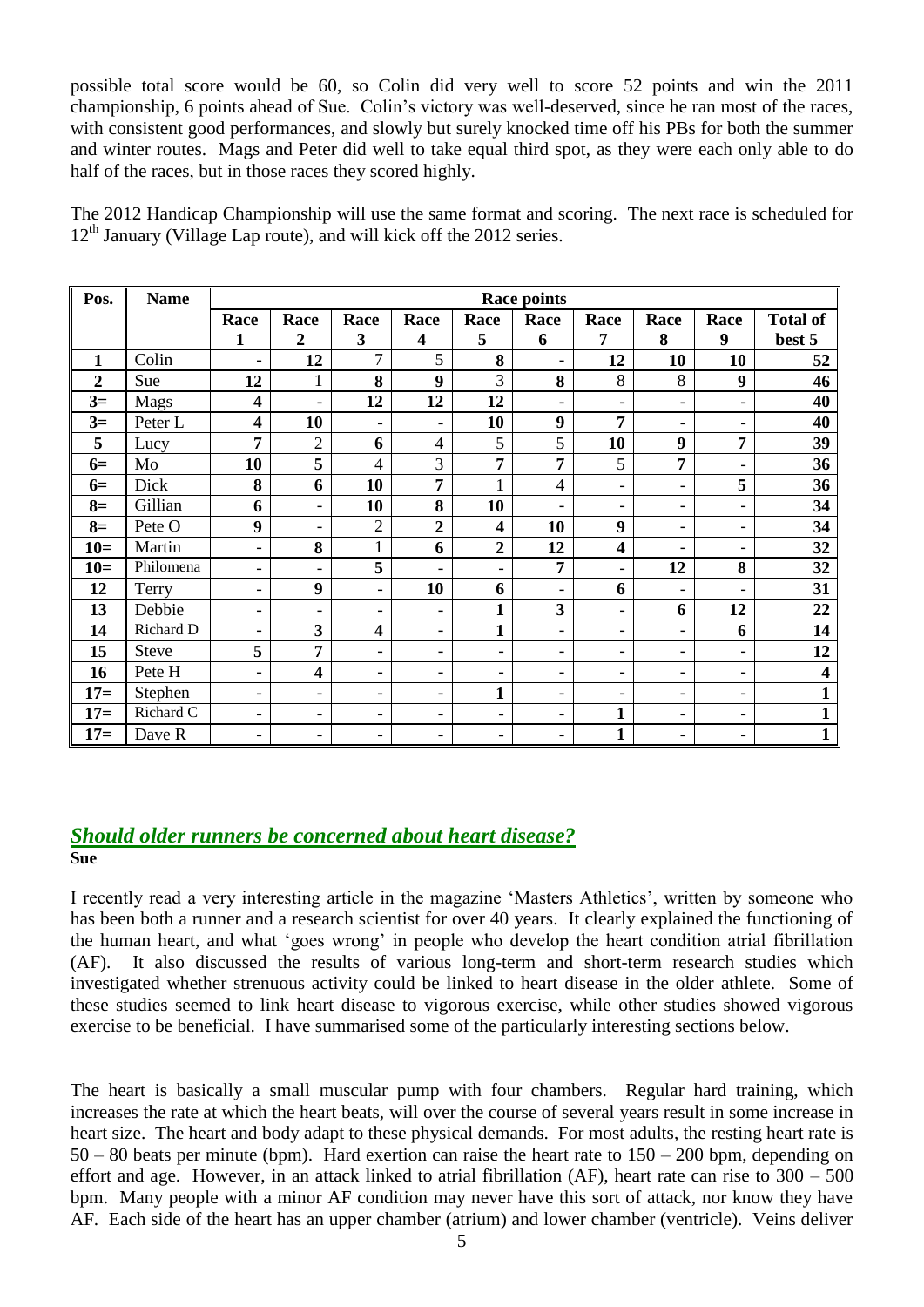blood to the top of each atrium via a nonreturn valve. The atrium squeezes, closes the valve and forces the blood through another non-return valve, into the ventricle. The ventricle squeezes, pushing the blood out of the heart into the arteries. The two sizes of the heart operate virtually simultaneously. The right side collects blood which is returning from all around the body, and pumps this blood out to the lungs, where carbon dioxide is removed and replaced with oxygen. This oxygenated blood is returned to the left side of the heart and pumped out via a large artery (the aorta) to travel around the body. The powerful squeeze of the left side is what causes the sound of the heart beat (as the valves shut) and is the cause of our blood pressure and pulse.



The heart beat is controlled by the body's electrical activity. A natural pacemaker, in the top of the heart, sends regular electrical impulses which coordinate the contraction of the heart's muscle fibres. If the impulse doesn't start properly, different parts of the atrium squeeze at different times and this does not successfully push the blood into the ventricle. This irregular heart beat can be detected by an electrocardiogram. With AF, the pattern is erratic and can be very rapid. Because the ventricle has a back-up pacemaker it still squeezes normally so the heart registers a beat, but the surge of blood from the ventricle is less than it should be because the ventricle squeezed before it was full up. The ventricle has to pump faster to deliver the correct amount of blood around the body, so the pulse is irregular and varies in strength.

If AF is detected early, it may be treated by an electric shock to the heart. Long-term treatments use the drug digoxin. Warfarin may be used to reduce the risk of blood clots; however, the newer (and more expensive) drug dabigantran is considered much safer. AF may also be improved by surgical repair to leaky heart valves.

The author discussed the various studies on exercise and heart attacks, and drew the conclusion that there is no link between the two and that regular exertion is beneficial to health. He was very sceptical about the study which indicated the link between exercise and AF, since it did not use a representative group of subjects: they were all men, they were all medical doctors (so better able to recognise the early signs of AF), and they all did some 'jogging' (but not necessarily strenuously or regularly). The subject group would ideally be competitive veteran athletes of both sexes.

However a different (Russian) study did yield a significant, important and unexpected link. Of those very fit athletes who had suffered heart attacks, the majority did their training early in the morning, soon after waking up. The researchers concluded that the heart attacks were caused by putting huge demands on the heart before the body is fully awake – definitely something to keep in mind!